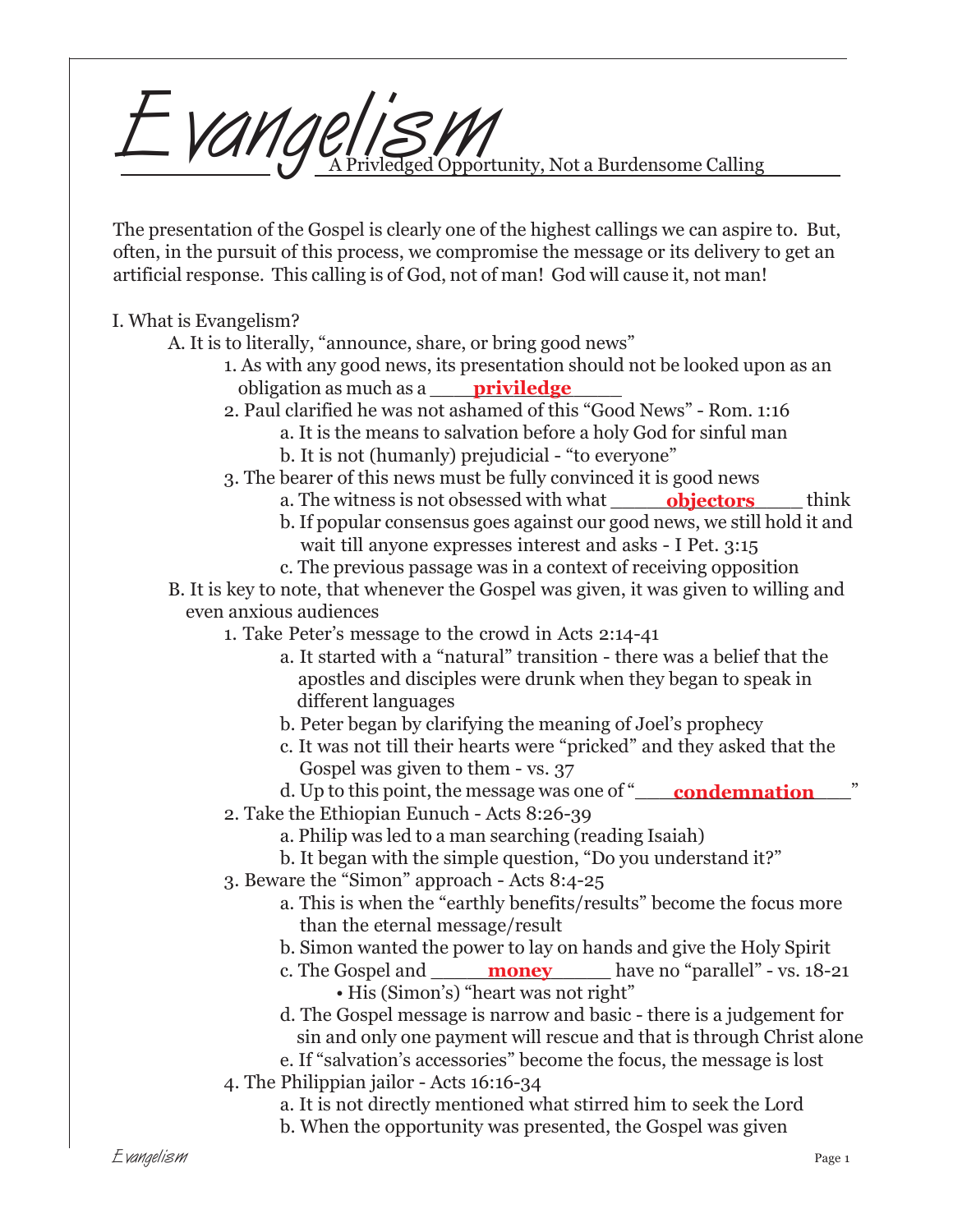- C. Evangelism is not the "art of persuasion" I Cor. 2:1-14
	- 1. Today, there are "pushes" to make the Gospel a "marketable" item
		- a. The goal has become getting them "to the prayer" as if at all costs
		- b. In the process, the message has either been watered down or embellished
		- c. God and His priceless gift are brought to the level of selling a nice
		- **<u>accessory</u>** to one's life for happiness and greater fulfillment
		- d. The presentation has been emphasized if not more than the message
		- e. Selling tactics are introduced to make the "sell"
	- 2. This is what Paul clearly stated he was not after not did he do
		- a. He did not come with "superiority of speech"
	- $L$ ightfoot)  $-b$ . "not in excellence of rhetorical display or of philosophical subtlety"
		- c. People are not to be persuaded by our scripted presentations or by our mastery of persuasion
		- What you have won them with you have won them to d. "not to know anything among you" - as if to be aware of - he would not be concerned with the wonders and philosophies around him
		- 3. His focus was on Christ and Him crucified the sacrificial work of Christ
			- This is the core of evangelism; its **<u>focus</u>**; its drive to communicate
		- 4. Those caught up in winning philosophical arguments will stray from message
			- For what is to be gained if we win; salvation is spiritually discerned (as if in the heart of a man) more than in the mind of a man - vs. 14
		- 5. He was the opposite of a strongly <u>confident</u> man vs. 3
			- a. "Paul had been in prison in Philippi, driven out of Thessalonica and Berea, politely bowed out of Athens. It is a human touch to see this shrinking as he faced the hard conditions in Corinth. It is a common feeling of the most effective preachers. Cool complacency is not the mood of the finest preaching." RWP
				- b. Acts 18:9-10 Paul had suffered with fear it was not a "popular" message he bore nor one flattering to the hearers
		- 6. What his "message" did not contain vs. 4
			- a. "persuasive words of wisdom" enticing; words designed to persuade the mind, convince the hearer - it is a mental struggle
			- b. It was not based in philosophy literally man's wisdom his ideas as foundational to his message
		- 7. Its effectiveness pivoted on the acknowledged demonstration of the Spirit
			- a. It would not be in persuasive arguments, but the working of the Spirit
			- b. It would be made powerful as the Spirit made it so for to be made powerful by man is to deprive the result of its God-designed effectiveness
		- 8. The purpose was just so what becomes the "**object**" of one's faith
			- a. It must not be placed in the inspiring acrobats of man's thinkings
			- b. It is founded in the reality of God's work on our behalf we take His word for it over the "words" of any man!
		- 9. There must be an admitted danger in clever and "underhanded" methods in the presentation of our entrusted message
			- a. Evangelism is our fortunate opportunity not the coerced job to en sure converts for Heaven
			- b. We do not talk anyone into Heaven, the Spirit "seizes them" for it

The effects of constant rejections and oppositions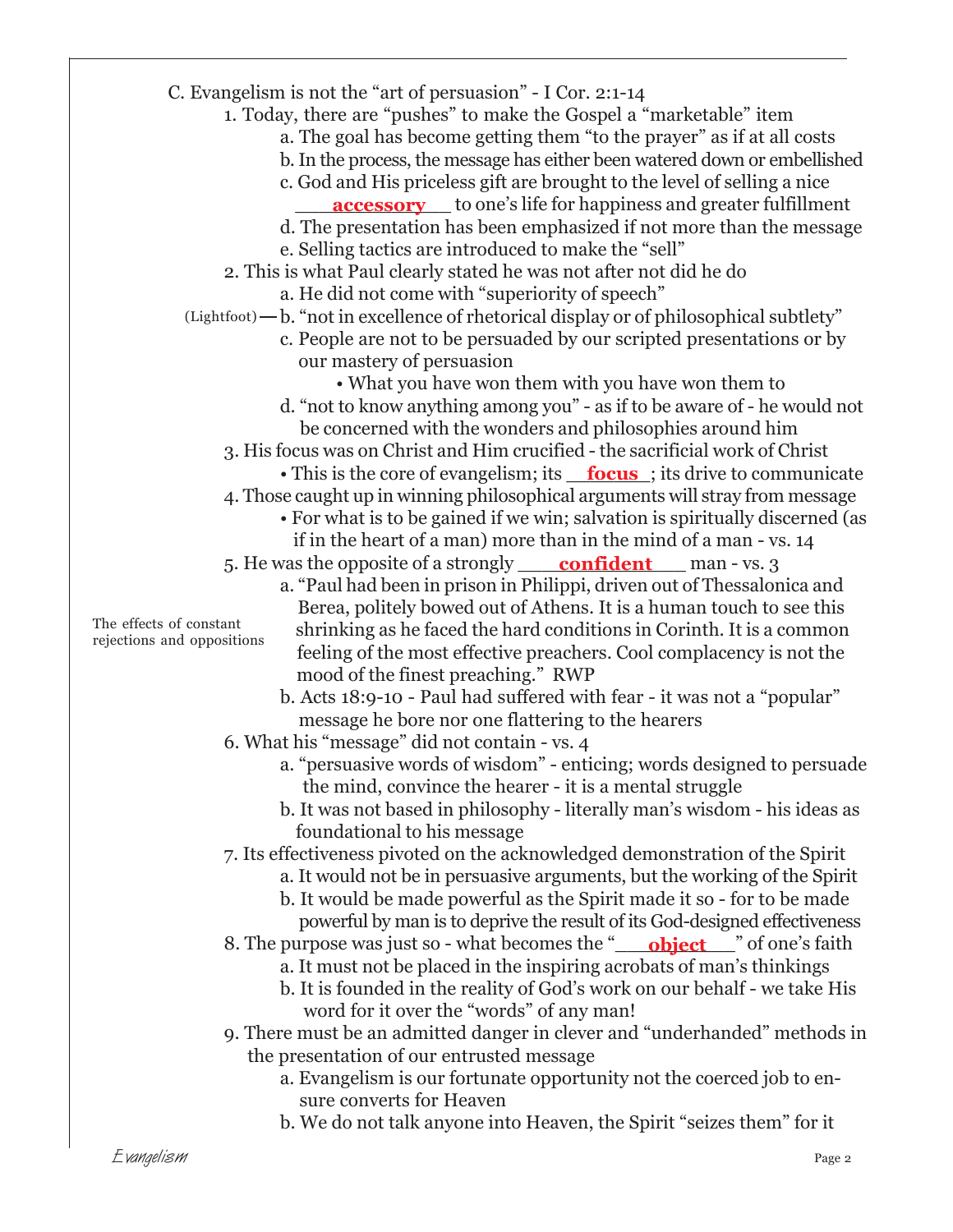|                          | D. Evangelism and ministry is the opportunity of God - I Cor. 3:1-9              |
|--------------------------|----------------------------------------------------------------------------------|
|                          | 1. Paul mentioned his need to talk with them is immature - vs. 3-4               |
|                          |                                                                                  |
|                          | a. This was evidenced by jealousy - competitive spirits and factions             |
|                          | • They each had their own "groups" based upon popular teachers                   |
|                          | b. This was evidenced by "strifes" and divisions                                 |
|                          | • Arguments over methodology and approach based upon opinion                     |
|                          | c. The thoughts were tending to "success" (as they determined it)                |
|                          | would be based upon the <b>cleverness</b> of men                                 |
|                          | d. But, these were just "mere men" - God does not want us "impressed"            |
|                          | with men, but impressed with God at work in them                                 |
|                          | e. Immaturity seeks and sees only externals while a mature focus seeks           |
|                          | and sees the underlying<br><b>Cause</b>                                          |
|                          | 2. Two mentioned, Paul himself and Apollos where simply servants (instruments)   |
| It was literally through | a. God was the giver of true "opportunity"                                       |
| them not because of them | b. It was literally through these men that God "gave to every man"               |
|                          | c. No credit is given to himself or Apollos for "success"                        |
|                          | 3. Paul was used to "plant" - he "sowed the Word and truth"                      |
|                          | a. As Christ illustrated giving out the Word as seed - the sower was not         |
|                          | responsible for the results as a farmer cannot make the plant grow -             |
|                          | he cooperates with God's design and is at God's mercy for "profit"               |
|                          | b. Again, we are not given a picture or instruction to ensure its success        |
|                          | 4. Apollos was pictured as "watering" - he nourished and helped "root" the truth |
|                          | a. This could be clarifying the truth and building on beginning growth           |
|                          | b. Each has a part, neither <u>determines</u> what it is                         |
|                          | 5. God caused and is always the one causing "growth" - if there is no increase   |
|                          | it is not because of poor planting or watering - God ensures this                |
|                          | 6. Verse 7 clarifies our significance in the whole process                       |
|                          | a. "God is the whole and we are not anything." RWP                               |
|                          | b. The planting and the watering are a legitimate part of the whole              |
|                          | process, as the farmer cooperates, as is his work, with the process              |
|                          | c. It is our "work" and calling, but we look to cooperate with the               |
|                          | "ground" that God provides and sow the "seed" of the truth                       |
|                          | 7. The planter and waterer are as "one"                                          |
|                          |                                                                                  |
|                          | a. "essentially in their aim they are one, engaged in one and the same           |
|                          | ministry; therefore they ought not to be made by you the occasion of             |
|                          | forming separate parties." JFB                                                   |
|                          | b. Do not fall prey to the idea that it is divisible into obvious processes,     |
|                          | and to structure your parts accordingly - some will only teach, some             |
|                          | will only preach, some will harvest the crop and some will disciple.             |
|                          | We are to see our roles as intertwined and prepared to participate in            |
|                          | all aspects of the process.                                                      |
|                          | c. One calling is not above the other; they are to see the same goal - we        |
|                          | are not to be those who " <b>undervalue</b> " the work of the others             |
| Mt. 23:25                | 8. Each is not rewarded in accordance with his success but in accordance with    |
|                          | his labor (It is "well done thou good and faithful (not successful) servant")    |
|                          | a. As a farmer receives reward for his cooperation and submission to             |
|                          | the labor he is called to do                                                     |
|                          |                                                                                  |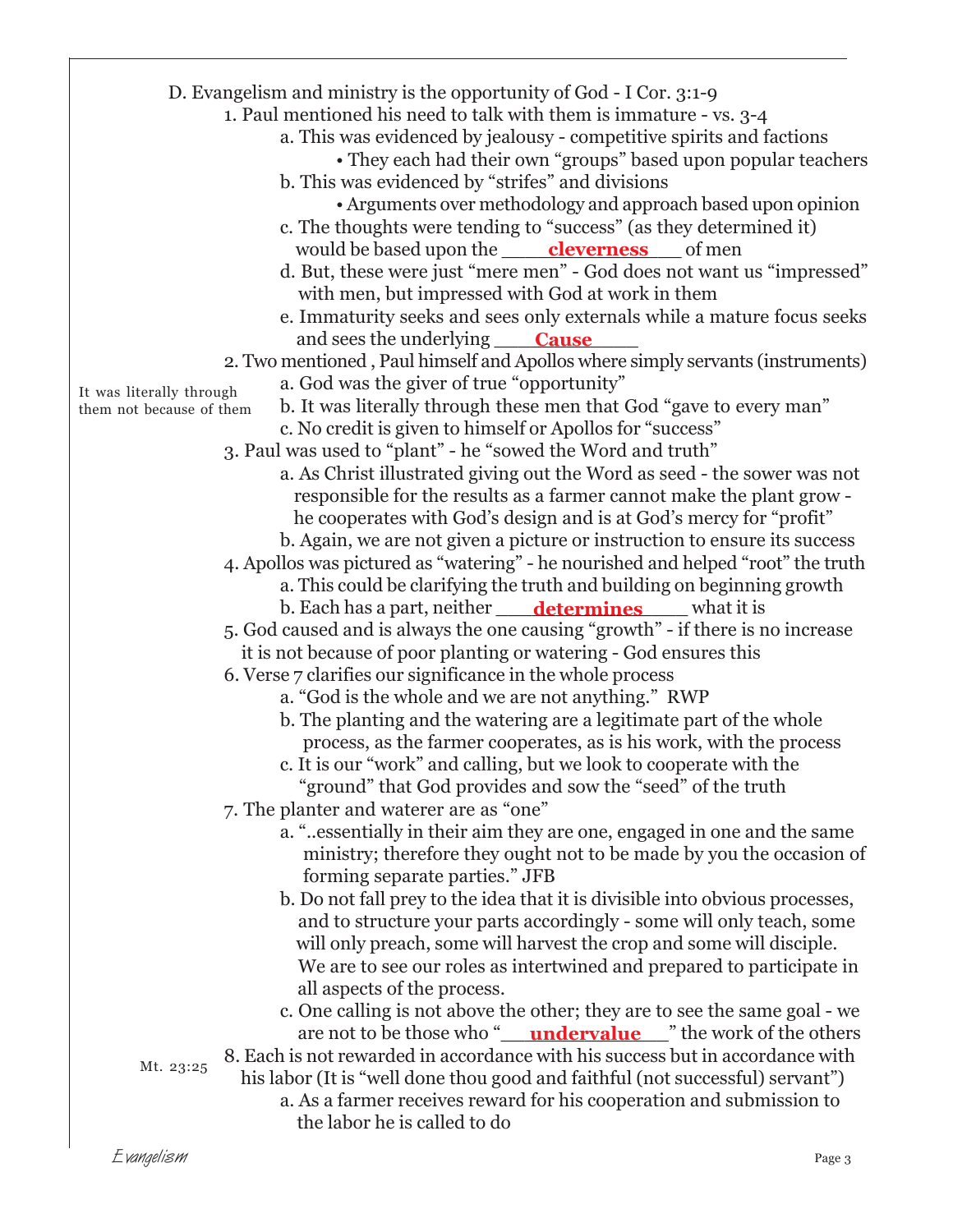- b. "Reward" as if in "payment of service" from the "employer"
- c. The "pleasing" is of God, not of men
- 9. Look to Whom we work vs. 9
	- a. We are privileged to be called "fellow laborers" with God
	- b. It is His work, we are privileged participants it is not that we "have to reap the harvest" but should always be viewed that we "**get** to reap the harvest!"
	- c. "God could accomplish the work entirely Himself, but calls puny mortals (mere worms of the dust) to be as it were His coadjutors, and makes use of us as instruments" J. Calvin
- 10. It is all, in the reality, "God's husbandry, God's building"
- GBN a. "All the increase that comes by their labour proceeds from God in such a way that no part of the praise of it may be given to the servant."
	- b. We are God's "harvest field" our personal growth is from Him
	- c. We are His "building" His work of His architecture His plan/design
	- 11. As clarified in vs. 10 it is God's work we do, be careful how we "build" upon His foundations as laid by His servants (workmen)
- E. What is evangelism?
	- 1. Acts 16:31 "Believe on the Lord Jesus Christ and thou shalt be saved."
		- a. It is NOT believe that He existed and meant well
		- b. It is the <u>\_\_**staking**\_\_</u>of one's eternal soul on His work on their behalf
		- c. To entertain the thought that it is any "my work" will necessitate the thought that one can lose it by their work or will cause thought of doubt placing too much attention on their own part (and supposed maintenance) - this is why it is crucial to establish it as God's work
	- 2. "...that whosoever believeth in him, should not perish, but have everlasting life" - John 3:16
		- a. It is key as to where the object of one's faith is directed
		- b. The key to this verse is not so much our believing as to <u>where</u> it is being and has been directed and placed
	- 3. "The wages of sin is death, but the gift of God is eternal life through Jesus Christ our Lord." - Romans 6:23
		- a. It is the message of God's gift not "job opportunity"
		- b. It is His gift as to those incapable of earning it and, in reality, those **deserving** eternal judgment
		- c. This explains the significance of people seeing the depraved, sinful, and helpless state before a holy God!
		- d. Evangelism, the Good News, must begin with the bad news of our condition (the wages properly due our sin)
		- e. If presented as our rightful judgement as a rebellious creation before its Creator, salvation need not be "marketed" as a nice life accessory, but as an eternal necessity to be freed from God's judgment
	- 4. Beware any presentation of "moral improvement" in the gospel message a. God does not want us coming with our <u>plan</u> of action for change
		- b. We come in confession (I John 1:9) of our sinful state, not offering anything else in return for His salvation (we are totally at His mercy!)
		- c. To make it appear as though God wants change of character is to lay the groundwork for a "works based and secured" salvation

Romans 3 is crucial that its message come before the hope message starting in Romans 4

Messages of obedience are for the believer, not the unsaved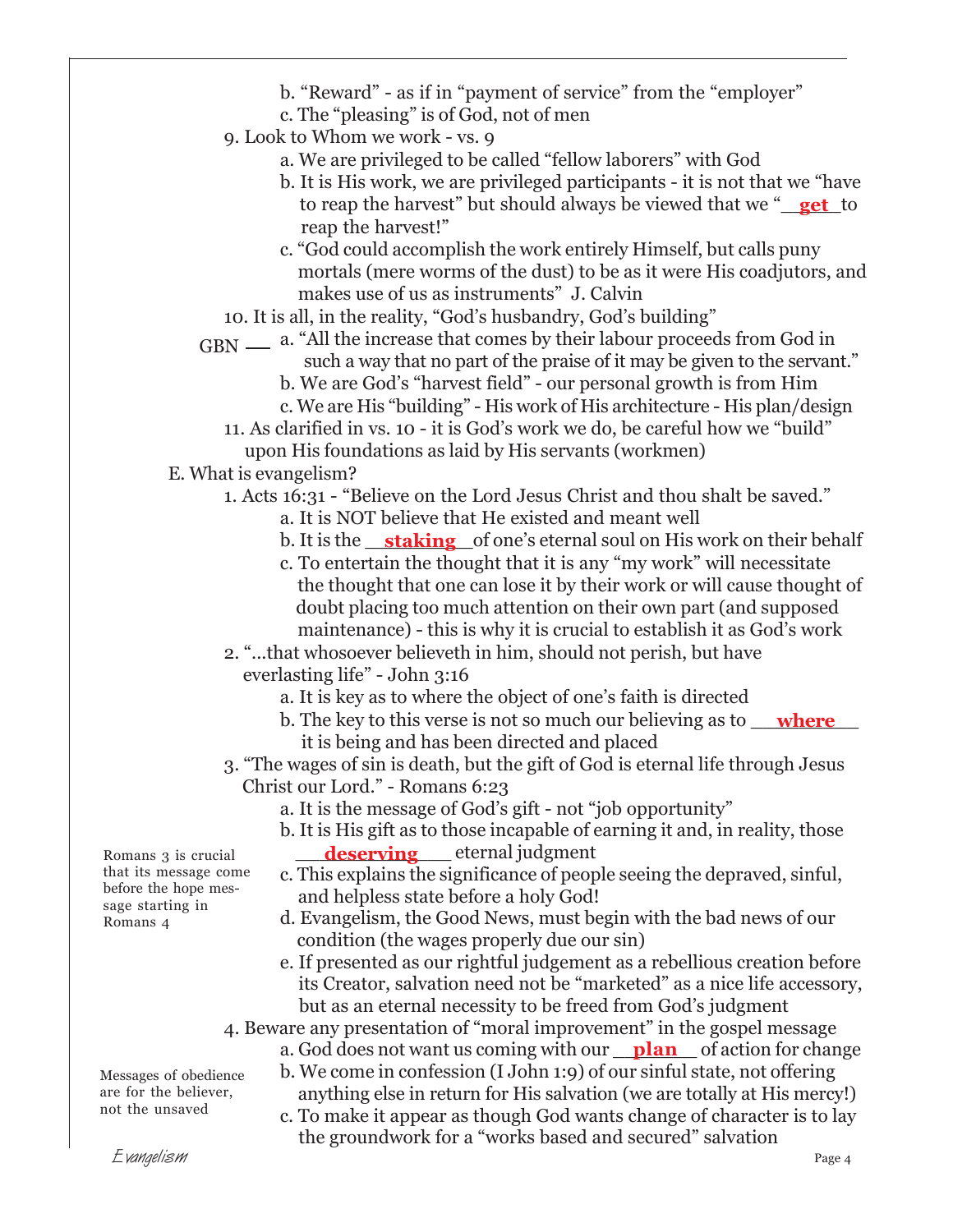- d. Mt. 23:15 It is possible to have converts to "righteousness" and set standards of identity without reaching the heart (person)
- e. Evangelism begins with man's dire <u>\_**need**,</u> not his personal potential
- II. A Genuine Love for People is Necessary on Our Part I John 4:7-21 and Luke 10:25-37 A. Much of modern evangelism is rooted in self love
	- 1. I will "win others" for the recognition of others there was no "bragging"
	- 2. I will "win others" for my own spiritual "legacy"
	- 3. Many develop and foster the mentality of a salesman a potential "sale" not an eternal soul
	- B. Love comes from God vs. 7-8
		- 1. He is the originator of Love it is His design and purpose
			- a. The popular ideas of love were two-fold:
				- (1). ερος sensual (getting, lusting) focus is on receiving
				- (2). φιλια Mutual love (friends) it gives as long as it receives
				- b. The obscure form of love was brought to attention by the Lord
					- (1). αγαπη Selfless focused on giving without proper return
					- (2). It is finding value in the investment in others (as I have received)
		- 2. This distinct love defines our "works" <u>\_\_\_\_\_**value**\_\_\_\_\_</u> I Cor. 13:1-3
			- a. If one could talk in all languages (even angels) it is valueless without love

b. If one has special spiritual discernment and powerful faith to do miracles, it is

- literally "nothing" if not done for love of God and others
	- Literally, an "absolute <u>\_\_\_\_**zero** \_\_\_\_</u>" RWP
- c. If one does greats works of "charity" and self-sacrifice, the personal profit is none at all (it has no lasting value to one's self)
- d. This is why there should almost be a "pleading" for love for each other e. This involves a few key actions on our part...
	- (1). Time is spent on others I should love (we invest in what we love: if we need to develop a loving heart, we must invest!)
	- (2). Learning the needs of those I am to love and participate in the meeting of them (always an alert investigator)
- (3). A reordering of personal priorities so as to not hinder this love B. Love defined in action by the originator - God Himself - vs. 9-10
	- 1. The essence of love is giving (manifested made apparent by God giving)
		- a. He gave the very best His only son
		- b. Love gives the best (being "cheap" while giving is not love)
			- It is not necessarily the giving of things, but of giving one's heart
		- c. This is all illustrated in John 3:16 God love, God gave (for our best) 2. He loved us, not because we loved Him
			- a. Love is the initiator, not the responder (not focused on the recipient's response)
			- b. It is driven by the need not the \_\_\_\_\_\_\_\_\_\_\_\_\_\_\_\_\_\_\_ **worthiness**
		- These are to characterize us! (This separates  $\phi \lambda \alpha$  from  $\alpha \gamma \alpha \pi \eta$ ) 3. God's love provided the means to "pay the due" of our sins
			- a. This is the heart idea of "propitiation" appeasement; paying off the debt
			- b. Love is evidenced best when we are given the opportunity to forgive the "debts" of others to us, constantly keeping clear any offenses others may "steer into" against us! - Truly loving the "unlovely"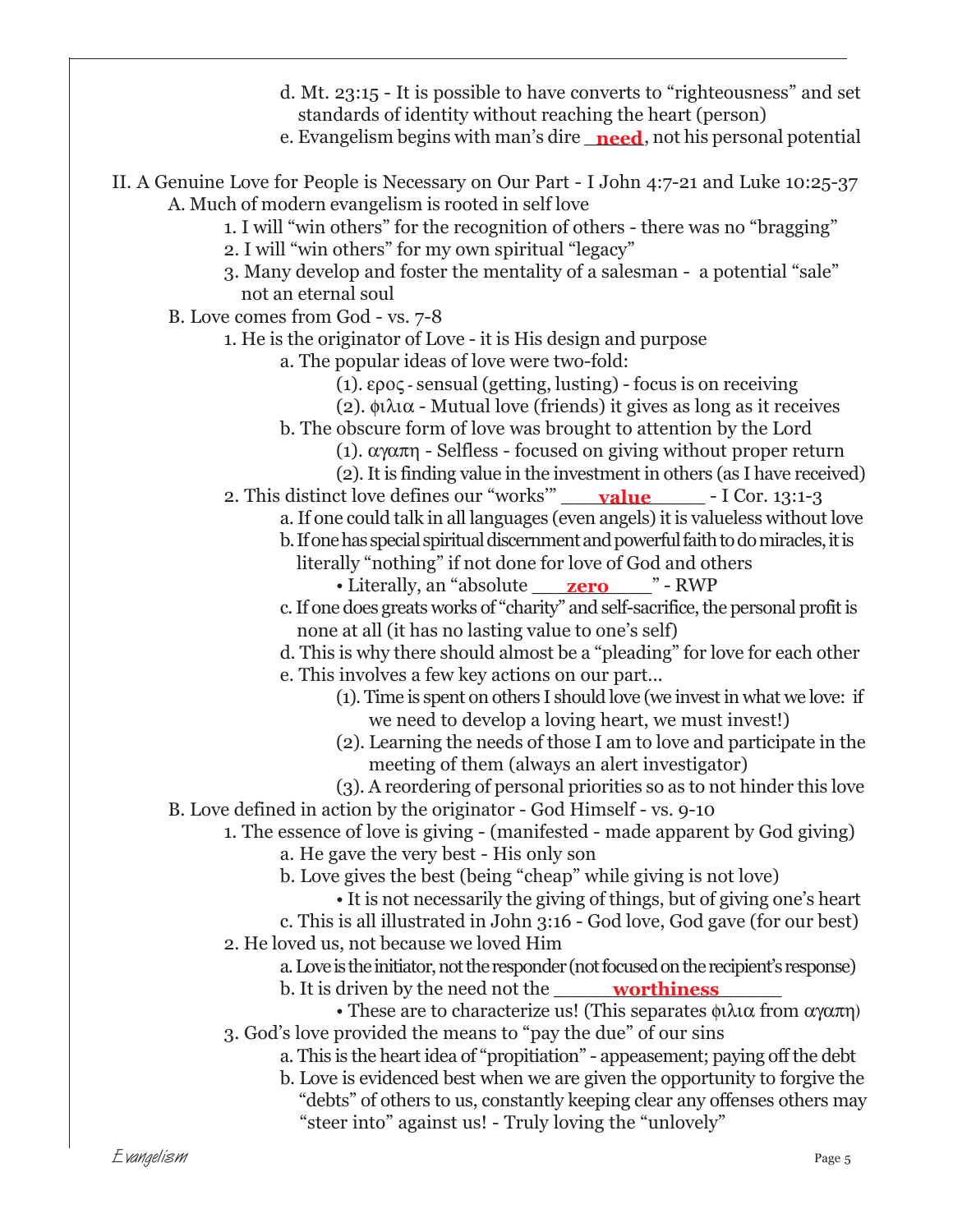- 2. How better to demonstrate (prove) the Spirit of God? vs. 12
	- a. No "man" has ever truly seen God (as no one will this side of eternity)
		- There is a better way to <u>prove</u> God than the miraculous!
	- b. God's Spirit in us works its way to completion in our love for others
		- (1). Here is how His love is "perfected" (brought to the goal (intention)
		- (2). His love of us and in us will work its way out to the expression to others
	- c. Think of it like in a family how can brothers and sisters say they love their parents if they do not love each other?
		- (1). If I love God, I love what He loves (He loves the "brethren")
		- (2). So how can I say I love God when I cannot "stand" one of His?
- 3. Again, it is this outworking of His Spirit that gives us confidence vs. 13
	- a. An unloving or "hateful" believer will struggle with\_\_\_\_\_<mark>doubts</mark>\_\_\_\_\_
	- b. God gives us insights into the flaws and error of others to be an active participant in the solution to the problem. The solution does not lie in condemnation or in giving-up on the "brethren" but in the longsuffering with them for their best! (This defines God, this defines those in whom He dwells)
- D. A firsthand account vs. 14-16
	- 1. Again, John was an actual witness to the coming of the Lord
	- 2. The Father sent the Son to be the Saviour of the world (offered, but not all receive)
		- In love, God's offering was not based upon the world's response, but on His plan for what was best and needed (as love always acts)
	- 3. Those confessing that Christ is God, God dwells in them (flesh and blood could not reveal this to us - Mt. 16:17) - so knowing and believing this to be fact, we love - this

is the source of being able to continually love without expectation of return

- 4. He who remains loving, remains assured he/she is in the God so it is coming to grips, firsthand also, with knowing I am a loving person
	- Submitting to the opportunities to express God's love to others **through** me!
- E. Perfected love versus fear vs. 17-23
	- 1. "There is not fear in love" no dread
		- As others may fear a great man of authority, wielding power over life and death for a person, his children, confident in his love, do not dread him
	- 2. "Matured" love makes fear "go away"
		- a. Just as we do not shy back from eternity (we come with boldness), the love we demonstrate should not carry with it a "price"
		- b. Just as we do not fear God's love being subject to "take-backs" neither should our love be "subject to change"
	- 3. If we doubt the love of God for us, we will be unloving with others (vacuum like)
		- "\_\_\_\_\_\_\_\_\_\_\_\_\_\_\_" people are not likely to be loving! **condemned**
	- 4. This is the type of love we ought to \_\_\_\_\_\_\_\_<mark>emulate</mark>\_\_\_\_\_
		- (1). If one knows truly they are loved, they have no dread in the relationship
		- (2). We are to seek opportunities to "prove" our love to cause others no reason whatsoever to dread a relationship with us
	- 5. We do this because we were responders to God's love, not initiators vs. 19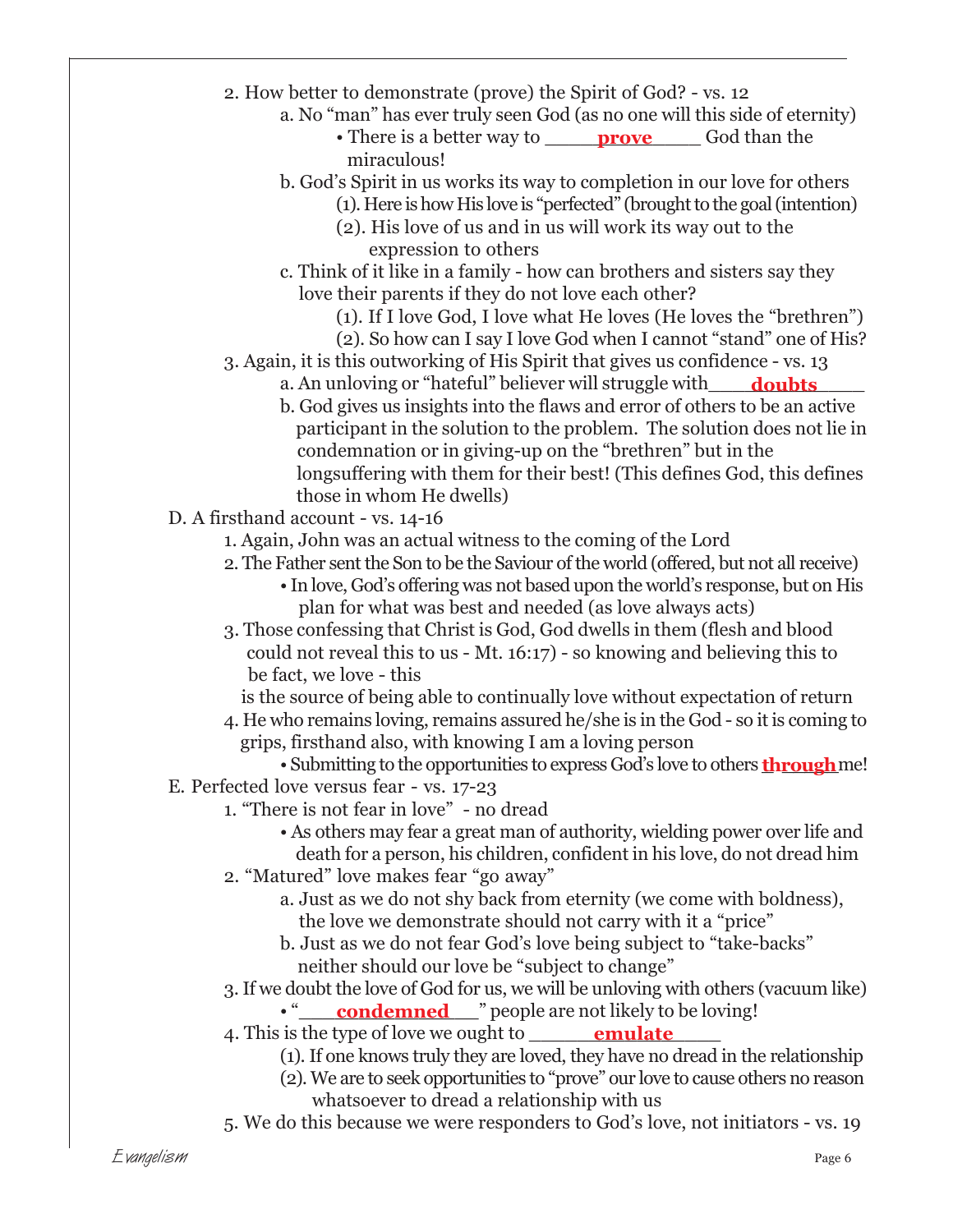- (1). We would not love God at all except that He loved us first
- (2). I, then, must expect to initiate love (when proven this way, it matures the
	- process and casts out fear based in the doubt of "what can possibly go wrong?")
- 6. How can we say (believe) we love God when we do not love those we can see?
	- (1). It is a farce to say one loves God and "hates" his brother
		- (a). To hate is to "detest" or despise usually based upon a **difference**
		- (b). The natural source of detesting is disassociation it is not what I like

*The living example of what love entails is our Lord in Philippians 2 where he "emptied Himself of Himself"... love is "full" of others and God rather than full of self!*

- *Either I will expect others to conform to me or I will expect me to conform to God* (c). The heart of love is based on a voluntary submission of the will to
- treat another as I want to be treated in spite of differences
- (d). It is the cherishing of another (giving to them "weight") the two initial evidences of love are "longsuffering" and "kind" (sensitive to others' hearts) - not failing to consider their perspective or condition
- (e). This "hate" is to not "bear with" the "oddities" of others and to then act or speak (originating in the thoughts) ungraciously
- (2). We see our "brothers" but not God
	- (a). To "see" here is to **\_study** \_\_or observe over time (they are obvious)
	- (2). It is human nature to base love on the observable (loving what is admirable and loving, with <u>pity</u>, what is not)
	- (3). So, if we cannot submit to love what is observable, how can we submit to love what is not?
- (3). We, then, are commanded: if we would love God, we will love our brothers

• Again, love is predispositioning my will to see the need for loving in all F. Our Lord illustrated this concept in Luke 10:25-37

1. The setting was one of highest priorities - being determined/discussed

- 2. To love God with all the heart and your neighbor as yourself the "top 2"
	- a. With God, it was clear, but how do we determine our "neighbor?"
	- b. Our Lord gives the example of selfless love for one who could not pay
- 3. The priest and Levite both passed by, neglecting the man in his need
- 4. The Samaritan, on a <u>\_\_\_\_\_**determined**\_\_\_\_\_\_</u> journey, had compassion
	- a. He saw the man in light of his need, not in light of the inconvenience and the soon to come expense
		- b. He stopped his plans to meet another's need (as God brought him to him)
		- c. We must see others not as chance meetings, but as God's appointments

5. If we deal with others strictly on how they deal with us, we will not evangelize

- a. God dealt with us not to His "benefit" but for ours this is love!
- b. We must deal with others for <u>\_\_\_\_\_**their** \_\_\_\_\_g</u>ood, not ours
- G. So, in reality, evangelism begins with our interest in others
	- 1. We strive to follow the example of Christ in Php. 2:1-11
	- 2. We must not be "driven" by "selfishness"/strife or "empty conceit"
		- As one only interested in those interested in him see Prov. 18:2
	- 3. " ..with all humility regard others as of more account than himself," (TCNT)
	- 4. The only qualifier mentioned is that they not be \_\_\_\_\_**ourselves**\_\_\_\_!
		- Our Lord died for us as enemies, we follow His example Rom. 5:10
	- 5. We evangelize, not for statistics or even church growth, simply by genuinely caring for others in light of need, not of merit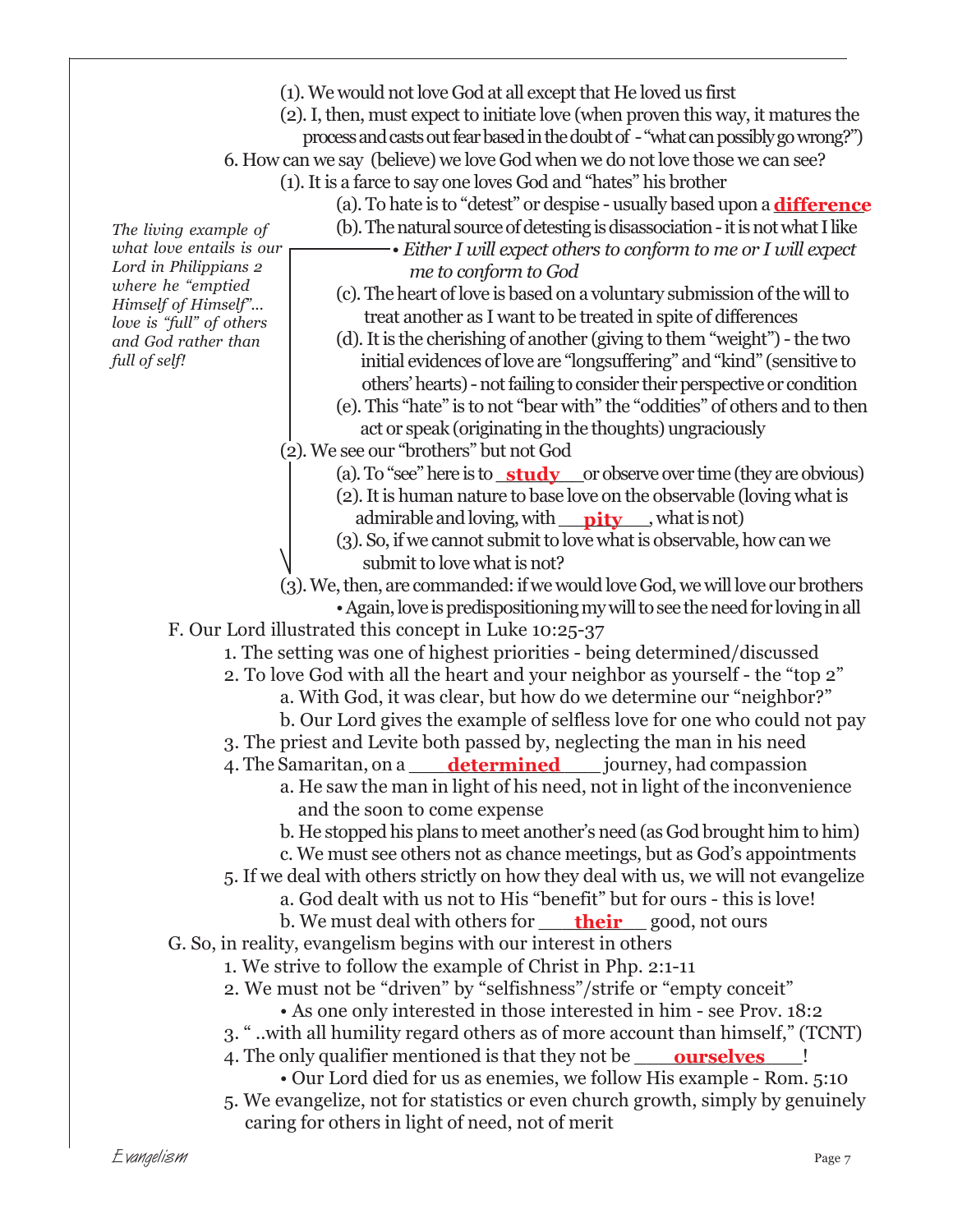| III. We Have Been Given the "Ministry of Reconciliation" - II Cor. 5:1-21                                      |
|----------------------------------------------------------------------------------------------------------------|
| A. The example is of Paul and his associates in Corinth-vs. 1-5                                                |
| 1. Paul was defending his calling and integrity in the first part of this chapter                              |
| 2. The end of chapter 4 dealt with distinguishing between the temporal and                                     |
| eternal - he clarifies that we live in temporal bodies now - vs. 1-4                                           |
| 3. Paul then clarifies the source of any "calling" or purpose - God is the preparer                            |
| • All thoughts/philosophies <u>must</u> begin here - vs. 5                                                     |
| 4. Life is then found in our cooperation/submission to His callings that He has                                |
| prepared us for in detail - no call or challenge comes in an untimely manner                                   |
| B. The temporal and eternal are always seen separately with the eternal foremost                               |
| 1. Our "driving ambition" is to be <b>pleasing</b> to our Lord - vs. 9                                         |
| 2. Death and <b>fear</b> are not to be "driving forces" - vs. 6-8                                              |
| • We walk/live/continue by faith, not by what seems apparent                                                   |
| 3. We live with the thought of account before the Judgment Seat of Christ                                      |
| a. We must all appear - lit. to be "rendered apparent" - integrity                                             |
| b. We give account before the judgement seat of what we did - this is in                                       |
| light of verse 9 that we strive to please the Judge, not that this is a                                        |
| judgment of salvation versus condemnation                                                                      |
| 4. The "terror of the Lord" is the motivator - vs. 11                                                          |
| a. It is the reverential reason we do what we do - we love Him and fear                                        |
| All this must be known<br>Him at the same time                                                                 |
| and considered as we<br>b. It is remarked that they/we are "manifest" before God - God sees                    |
| ponder our "ministry of<br>and knows us for what we really are - God is not mocked<br>reconciliation using the |
| word of reconciliation!"<br>• Paul was "appealing" to God as witness of his genuineness                        |
| c. He also "hoped" that his <b>integrity</b> was apparent to those around him                                  |
| d. His appeal was to their "consciences" - he was proven genuine                                               |
| 5. Much of today's evangelism tries to rely on approach and method,                                            |
| undermining or devaluing personal "authority" having the chance to "prove"                                     |
| one's genuineness to those that are to share this "word of reconciliation"                                     |
| • Some expect a "respectable" hearing with no credentials!                                                     |
| 6. All this was stated to give them a $\frac{m}{n}$ firm glorying" - in sincerity                              |
| • Others came with flashy appearance and eloquent messages                                                     |
| 7. It is the "love of Christ" that "holds us together" - keeps us going                                        |
| • It is our love of Him and from Him that makes us do what we do!                                              |
| 8. This is all in light of the fact that Christ died for all of us (who were dead)                             |
| and now we are alive - since this is the fact of our "matter" then we are not                                  |
| to live for ourselves but for Him Who died for us - vs. 14-15                                                  |
| C. Seeing as how all this is true, we do not look on any other in the "temporal"                               |
| 1. We do not view others as "according to the flesh"                                                           |
| 2. We see them in light of <u>ternity</u> (theirs and ours) and see them and                                   |
| ourselves as eternal beings serving an eternal God                                                             |
| 3. Those "in Christ" are as new creations (refocused) - vs. 17                                                 |
| D. With all this knowledge and privilege comes "ministry" - vs. 18                                             |
| 1. He has given to us the privilege of the "service" to share the message of                                   |
| reconciliation (ministry is the same basic word for "deacon" - one of serving)                                 |
| 2. It is not based in "fear" nor the ability to, ourselves, be persuasive - we                                 |
| simply clarify verse 19 - what God did to reconcile mankind to Himself -                                       |
| God needed no reconciling, but man did!                                                                        |
| Evangelism<br>Page 8                                                                                           |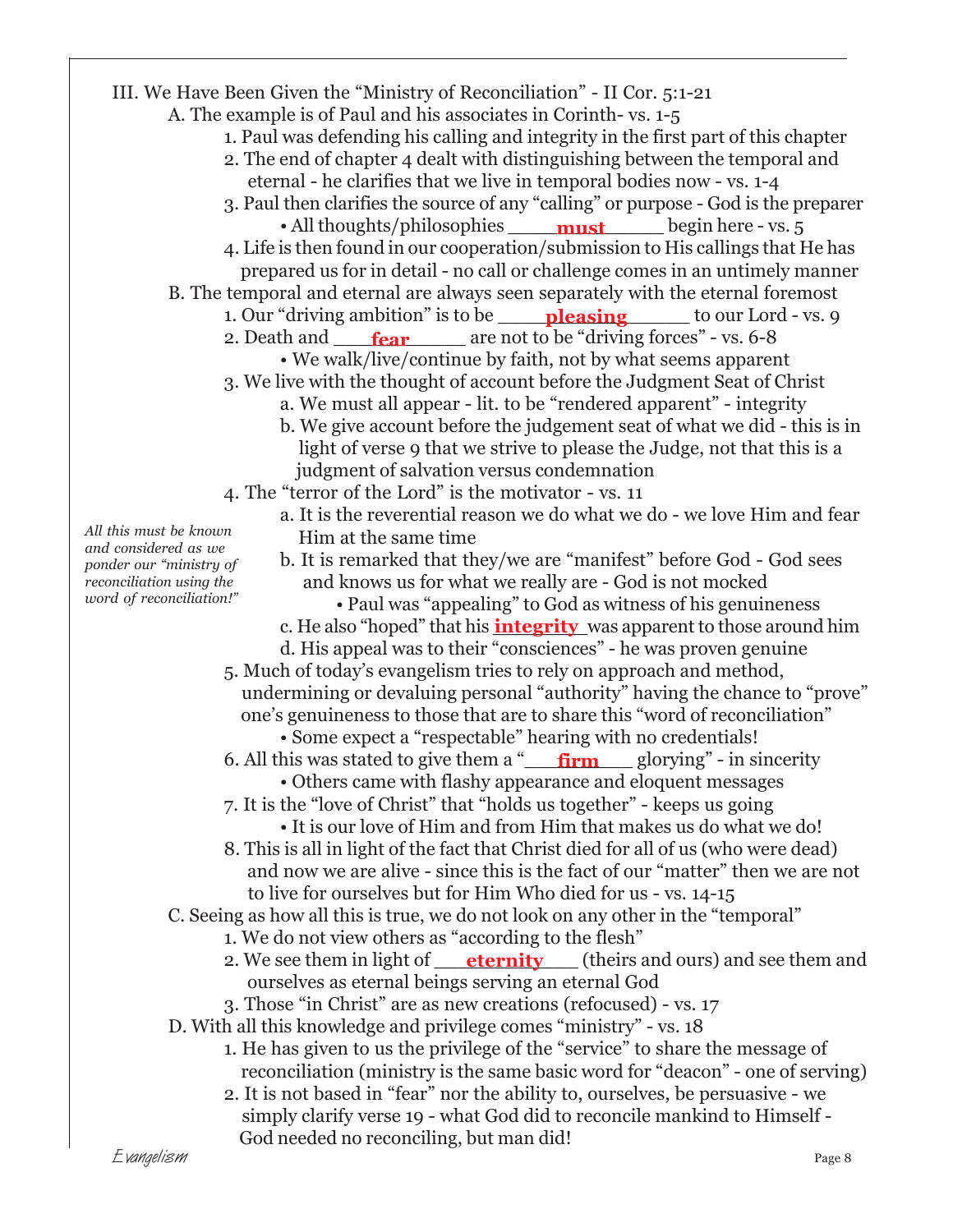3. Our "Word of reconciliation" - vs. 19 a. What is the <u>content</u> of our message (witness)? b. That God was in Christ reconciling the world to Himself • That Christ, as God incarnate, Has brought "restoration" c. This is done recognizing that their "failures" are not held against them • That their sins are not "calculated" to their d. This is the Gospel - our trespasses are not charged to our account but to the account of Christ Who took our sins upon Himself 4. This is our "Word of reconciliation" - the truth of the matter a. Our message does not deviate from this "word" - we do no add to it or take away from it in our "ministry" b. The whole message is summed up in verse 21 - He (God) made Him (the Lord Jesus Christ) to literally become sin for us, that in turn we might be "made" (become) the righteousness of God "IN HIM" c. The message, these days and in the past, has come to include... (1). The necessity of <u>works</u> to obtain and to maintain (2). The necessity of personal righteousness (3). Loyalty to the <u>church</u> (4). A precisely worded \_\_\_\_\_\_\_\_\_\_\_\_\_ **prayer** d. None of these should adulterate the Good News of Christ's work 5. We act as "ambassadors" - we speak for someone else - vs. 20 a. An ambassador (a good one) seeks not to speak his own words/opinions b. An ambassador is not caught up in the culture of the country he is sent c. So our ministry is "as though" God were making an appeal through us E. What then are to be the qualities of such a ministry? 1. Focus on being a person of <u>\_\_\_\_\_\_**integrity**\_\_\_\_\_</u> *faith based character* —  $\emph{a}$ . Live the message and the results of the message b. We must not have ulterior motives (self-focused) - we speak for the King, but we cannot force and must not strive to force the results c. Seek to "earn the \_\_\_\_\_\_<mark>right</mark> \_\_\_\_\_" to be heard - II Cor. 6:3-4 d. Don't be a "cause for offense" to the discrediting of this ministry • \_\_\_\_\_**Method** can ruin message - be yourself (integrity) 2. View others that we meet as "divine appointments" a. This is one of our callings as long as we live in this "tent" b. Each "appointment" in life God has prepared us for - II Cor. 5:5 3. Focus attention on the "fear of the Lord" than the "fear of man" a. The fear of man is a "snare" (trap/entangler) - Pro. 29:25 b. Run for the "Judge" not for the approval of bystanders 4. Do not look on others as "according to the flesh" but in eternal light a. Their ranking on earth has no place in their eternal state b. Their \_\_\_\_\_\_\_\_\_\_ is not a factor with God as ours was not **merit** 5. Love others because of God's love for us - vs. 14 a. Accept a posture of grief rather than condemnation with "ignorance" b. Dwell upon (meditate) God's greatness, seeking our opportunities to boast of Him and His great works and love to us c. Purposely seek out ways to invest in those you believe you should be a witness so as to work at "steering" your heart This message should be reflected in our own "hope" I Peter 3:15 **account**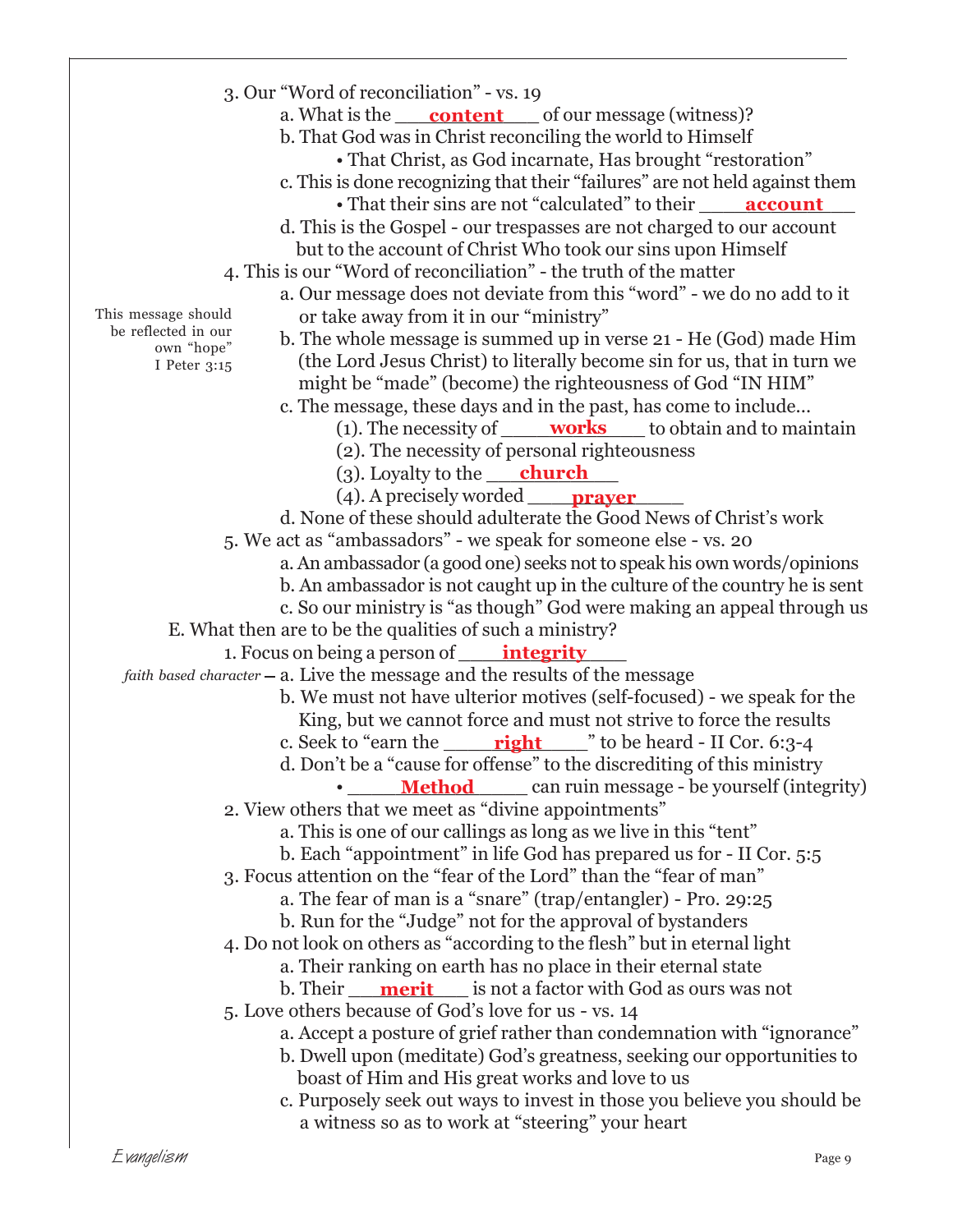IV. Practical Ideas in the Presentation of the Gospel A. It should begin (with us) with prayer - Col. 4:2-6 1. "Continue in prayer" - literally devote yourself to it a. It is first the seeking of God's **will** (to be done) b. It is expressing our needs, frustrations and desires to Him c. Specifically to evangelism, it is seeking, foremost, His lead 2. Watch in it - "...watch that your mind may be in a right frame when you pray; and watch, that when your mind is in a right frame you may not neglect to pray." Barnes a. Watchful and vigilant to make sure prayers are not affected by our corrupt wills, or <u>\_\_\_\_**distracted**\_\_\_</u> minds b. When praying for opportunities to be a witness, be open and expectant that God's opportunities will be varied and may not come in times or manners in which we <u>expect</u> them! 3. Pray, seeking God's will and our harmony with it in thanksgiving a. This demonstrates the faith in prayer - the expectation of God acting b. This keeps our focus on the controller of all things B. Asking for an "open door" of opportunity - vs. 3 1. A "door" is an <u>\_\_\_**appropriate** \_\_\_</u> entrance - intruders come in other ways a. A "locked" door is not to be forced (1). Paul was not seeking to "force" the message (2). We should be poised to share and serve, seeking these opportunities of witness - sharing the Truth b. "Doors" are usually opportunities to share the Truth - "utterance" (1). The mystery of Christ = The Gospel - grace through faith (2). Opportunities my involve <u>trouble</u> - "...I am also in bonds" 2. A "door" is an <u>open</u> message - presentation a. Make it manifest - make it clear (bring enlightenment) (1). The goal is merely to show what God has done in Christ (2). It can be demonstrated in word and in deed b. We are obligated to share it - "... as I ought" (1). It is to be as a necessity (2). To share it appropriately - messenger need not be offensive C. Be wise in your dealings (treatment) of unbelievers 1. "Walk about" in wisdom - as if your "barrier guide" • Limiting rights/privileges for the sake of <u>message</u> - Mt. 5:38-42 2. To walk *out of* wisdom with unbelievers is to... a. Stand in personal condemnation of them b. Become (act) just like them (without distinction) D. Resourcefully use time, for time itself is wasting - vs. 5 1. Literally, eagerly buy-up (use up) the occasion (season of time) a. As a farmer his planting/harvest time (must not be squandered) b. As a person buying up something on a "super sale" 2. It involves the patience to wait for God-given opportunities and the diligence and resolve (pre-planned) to seize it when it comes! **E.** Literally think "\_\_\_\_<mark>real \_\_\_\_\_\_\_\_\_ hard</mark> \_\_\_" before you speak - vs. 6 1. Speech with grace - thoughtful and considerate of the other

Evangelism Page 10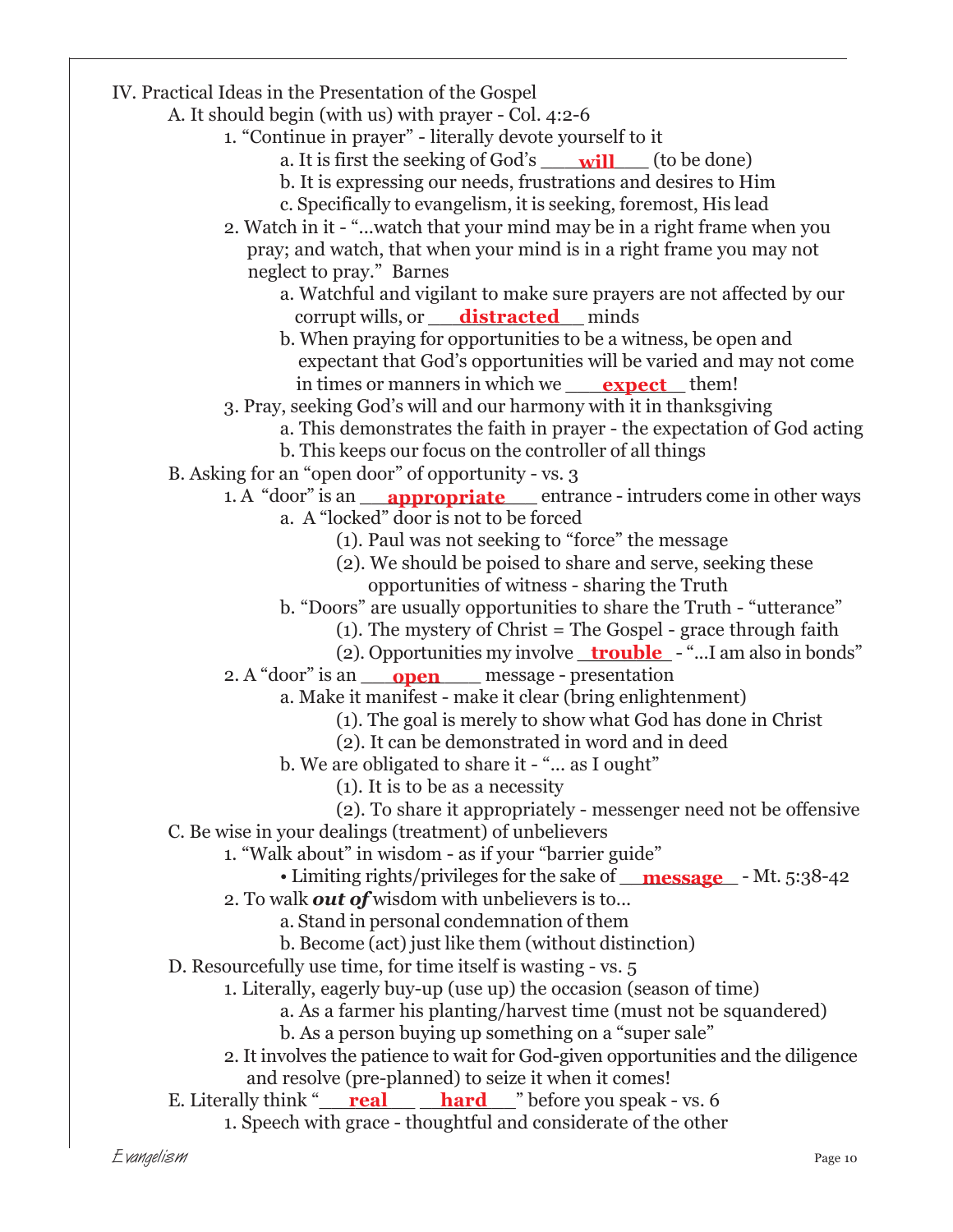2. Let it be "palatable" to the hearer - not just interesting, but in correct proportion to their <u>leed</u> and ability to "consume" 3. Be careful the words and phrases used which may make no sense to the hearer a. Terms as "ask Jesus into your heart" will not make sense to most and is not a scriptural term to use! b. If the term "saved" is used, it will need to be clarified - saved from what? c. To tell someone they need to "accept Christ" will either mean nothing to them or will confuse the real answer 4. Terms that should be used and clarified a. Terms such as "repentance" and "confession" are a good place to start • These deal with the <u>problem</u> first (sinful/helpless man) b. The goal is to demonstrate/point out the sinfulness and inability of man c. The target of the conversation is the "essence" of saving faith • What faith is (the direction of one's confidence and reliance) and the extent of it as being 100% God's work and 100% our reliance (Clarify that creation is for God's glory; this is why salvation is "set up" this way) 5. To "speak as we ought to speak" we must first see where the hearer is "at" a. Do they have no "real" idea of eternity and their need? b. Are they driven by conscience to please God on their <u>\_\_\_\_\_**terms**\_\_\_\_</u>? c. Have they been offended or hurt by a "religious" person? d. Are they "intellectual" seeing faith as incomprehensible? e. Are they seeking the Truth and are impressively responsive? F. Some ideas of what to look for in others 1. Lots of sincere **questions** - as Nicodemus in John 3 a. Nicodemus was still afraid of popular opinion and came to Christ by night to ask him questions b. He was not rebuked by the Lord, but answered the questions with explaination/clarification (he was given time) c. Though, remember, as Paul with King Agrippa, it is still in the hands of the Holy Spirit as Paul could not fully convince him - Acts 26:28 2. People in "dire straights" as the Philippian jailor of Acts 16:31 a. The jailor, had the prisoners escaped, would have been put to death • He was stopped by Paul, and that is when he asked b. Our Lord "drew a crowd" by meeting (1). It may be, that our witness will come by meeting practical needs or by providing comfort to those hurting (2). Many came and heard a message they had not planned on hearing, as they simply sought \_\_\_\_\_\_\_\_\_\_\_\_\_\_ reliefs **physical** c. The apostles also had opportunities based upon meeting needs 3. Others watching our responses to life - I Pet. 3:15 a. This is easily overlooked - we watch others, failing to remember they are watching and "\_\_\_\_\_\_\_\_\_\_\_\_\_\_\_" us **measuring** b. Paul was alluding to this in II Cor. 3:2 - he used them as "evidence" of his own genuiness and the genuiness of his message c. This was key as Paul clarified here in Col. 4 that they sustain a "good reputation" with those who are "without" Most likely will take more time and investment as God allows us Most likely will accept Christ immediately  $\left\{ \right\}$ **genuine** needs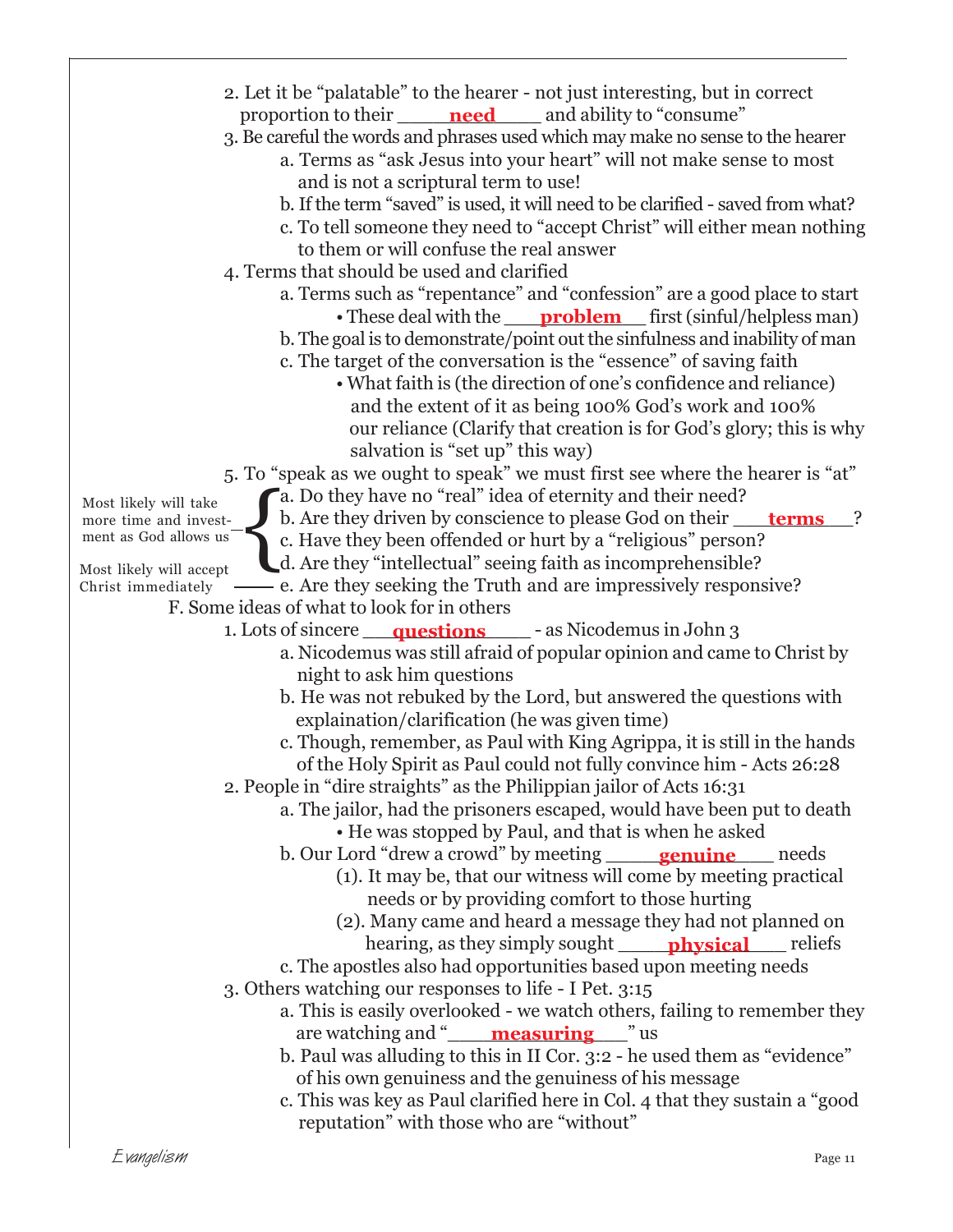a. Philip was \_\_\_\_\_<mark>led</mark> \_\_\_ to the Ethiopian official

• He was led by the Spirit - we should not think that He does not still lead us to opportunities such as this

- b. The official was reading Isaiah 53:7-8
	- (1). Philip had been led to simply stand near the chariot vs. 29
	- (2). It was then Philip heard him reading the Scripture vs. 30
- c. Philip then asked him if he understood this led to the opportunity d. What was characteristic of this situation?
	- (1). As is to always be understood, it was of the Spirit
	- (2). Philip was not "pushy" but waited for the "evidence" of the
		- opportunity to come this came when he heard him reading
	- (3). Even then, he asked him if he understood **questions** are always a key "lead-in" to evangelism
- 5. Be ready for those "what do you think" situations Acts 13:13-47
	- a. Paul and his followers sat and listened with the "reading of the Law and the Prophets" in the synagogue on the Sabbath
	- b. They were asked to share "..any word of exhortation" to the people
	- c. This drew crowds which ultimately lead to resentment of some
- G. Be prepared to converse Pr. 18:13 (learning the "matter" before speaking of it)
	- 1. Much of today's society is structured away from true conversing
		- a. Many avoid, as much as possible, interaction above "\_\_\_<mark>small</mark> \_\_\_ talk"
		- b. It is a troubling sign of our time seeing so many people unable to talk openly (consistently) and honestly
		- c. It has become politically incorrect to discuss beliefs of "religion"
		- d. Even we as Christians have become masters of small talk avoiding issues needing to be addressed and making others comfortable with us to bring them up
			- Hospitality is more important than just being friendly, it can become the "open door of opportunity" we are (or should be) seeking (this goes back to the need to love others)
	- 2. Beware the James 2 "work around" James 2:14-16
		- a. We do not want to get good at gracious statements and sentiments lacking in genuine content/\_\_\_\_\_\_\_<mark>action</mark>\_\_\_\_\_
		- b. We must look upon others in light of their need
	- 3. Prepare for conversing be strategic in your conversations
		- a. Small talk can be a powerful tool if used to lead to something else
			- (1). Questions are handy to have prepared learn about others with preplanned questions
			- (2). Over time, we can learn important information of where they are at in life, what they believe, and what are their concerns
		- b. Be always looking for ways to "test the waters" and responding
			- (1). Words/statements appropriatly timed and phrased Pr. 25:11
			- (2). As an investigator, look for clues as to the best approach
			- (3). Use personal illustrations of faith or Scripture to see how they respond (looking for <u>openings</u>)

*The genuine desire for the real Truth is brought about by the Spirit of God*

*Philip was ready and did "preach to him Jesus" as being the answer from God*

are looking!

The importance, though, is that we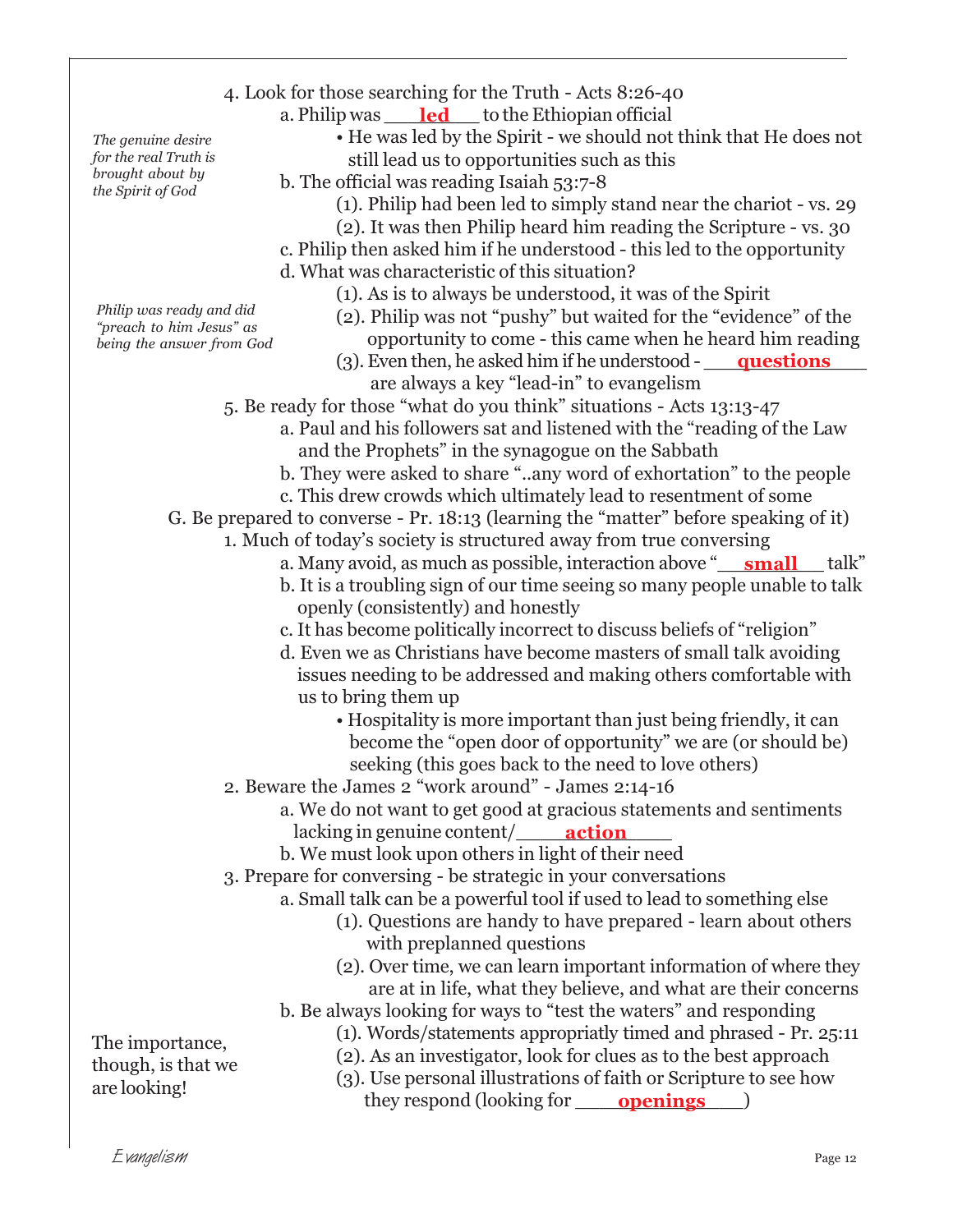c. Be genuinely interested in the person with whom you are speaking (1). This is the key concept of Php. 2:3-4 (2). Do not seek to be argumentative - "strife" - factious (3). Do not seek to be self-serving - building self - "empty conceit" (4). Conscientiously seek to keep <u>self</u> out of the main focus (5). Regard the other as more important - this is only accom plished by our seeing ourselves as of lesser importance d. "Do not look out merely for your own interests..." - Php. 2:4 (1). This will take leaving the security of the "**\_\_\_\_\_\_\_\_\_\_\_\_\_\_\_\_\_\_\_\_\_**" (2). Most are most comfortable talking of themselves or of topics with which they are familiar (3). We can use this correctly by discovering what these are (4). Discover and discuss their interests - prayerfully wait for them to reach a point of "**\_\_\_\_\_\_\_\_\_\_\_\_\_\_\_\_\_\_\_\_\_\_\_\_\_\_\_\_\_**" H. Give time and opportunity to form relationships 1. Let them (give opportunity) to see "the hope within you" - I Pet. 3:15 a. Be careful your conversations - are they hopeful or pessimistic? b. Be careful your <u>\_\_\_\_\_**attitudes** \_\_\_\_\_</u>- are they meek or proud? c. Our strengths and advantages will be found in our distinctions d. Many believe advantage is in similarities - these may give us a hearing as in I Cor. 9:22 but our hope will be seen in our distinctives (differences) which prove a different focus and confidence 2. Become "all things to all men" - I Cor. 9:19-27 a. Paul was "free from all men" - he was under no earthly obligation to be like them or follow their "scruples" in any way • As a child might say "you're not the boss of me!" b. He had just been clarifying that he did not hold those to whom he ministered under any obligation of "\_ (1). He gave out the "gospel" without charge (2). He did not hold anyone to his demands in order for him to share with them the Truth (3). Often, our personal scrutiny (or scruples) are so high that we overlook true opportunities of sharing the Truth because the individual contradicts our ideals or "comfort zones" c. He yielded his rights to certain freedoms to "win some" - vs. 22-23 (1). Things which could be offensive to him he "overlooked" for the sake of sharing the Truth (2). Nowhere does it state that he compromised his own beliefs (3). Nevertheless, he restricted his freedoms and took on the "restrictions" of others to gain a hearing • Hudson Taylor was a good example of this d. We must be careful to not place a "\_\_\_\_\_\_\_ \_\_\_\_" on our fellowship **price tag**(1). How will I be used to "win" one with whom I will not talk? (2). If the "externals" of another offend me, my perspective is one of judgment, forgetting my original offensiveness before God Again, the key concept of true evangelism is a genuine concern/interest/love for the other above myself and my own comfort I Cor. 10:24 - literally "A man must not study his own interests, but the interests of others. (TCNT)" This whole idea carried with it more the idea of taking on the restrictions of others (that he was free from) in order to not be offensive - not letting his liberty be used as a "stumblingblock." I Cor. 8:9 Christ was ridiculed because He seemed to have lowered his standards to be around less than well-standard people. Mt. 9:10-13 **support**

(3). We must expect to sacrifice for the sake of the privilege of being used of God to share the Truth!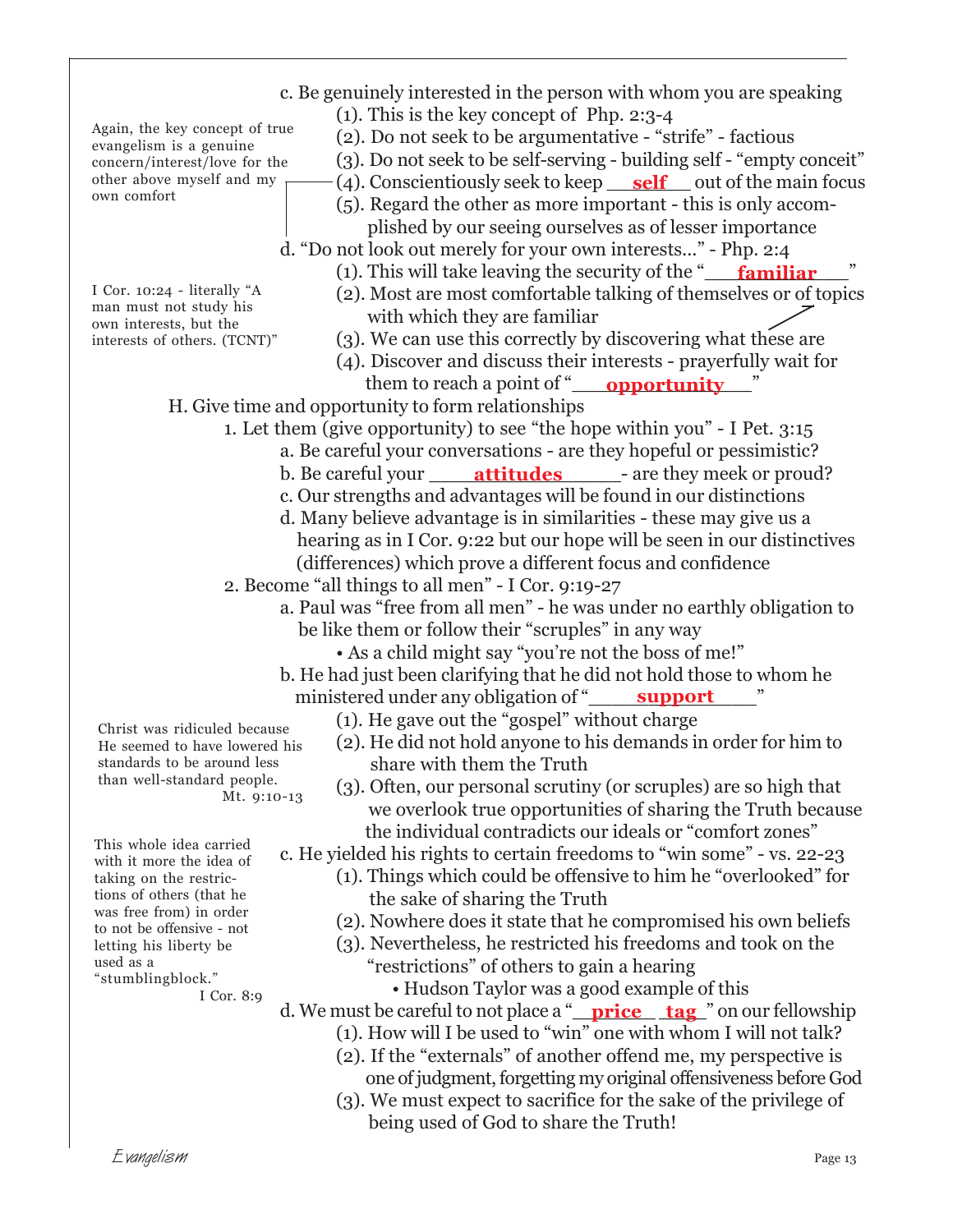The focus of the passage is Paul's use of his liberty avoiding its misuse to the detriment of others and his own missed opportunities

He who runs with a clear aim, looks straightforward to the goal, makes it his sole aim, casts away every encumbrance (Heb 12:1,2), is indifferent to what the by-standers say, and sometimes even a fall only serves to rouse him the more JFB

- e. "...I may by all means win some." "It is as if he said, 'I accommodated all customs and manners, that by all means I might save some.'" GBN
- f. His posture of "becoming all things to all men" was to make himself "flexible" to the **environments** of others not expecting them to accommodate his
- g. Christians, though, have come to be influenced with the world's philosophies rather than influencing with God's truth
- h. This was not the idea. Along this topic Jay Adams wrote, "We have become infected with the disease of contemporary man rather than his healers. We have been influenced more than we have influenced." 3. Keep focus on purpose/calling rather than surroundings
	- a. As Paul stated in the final verses of chapter 9, we "run" (strive) to obtain a "crown" from our Judge - it is for His <u>glory</u>, not ours
		- b. Everyone striving to "win" must exercise self control
		- c. We must not be those "running" without a goal or as a boxer striking useless blows at the air (fighting useless/frivolous battles)
		- d. Our focus and purpose are to be seeking to fulfill genuine communication- "Getting \_\_\_\_\_\_\_\_\_ ideas into somebody's head." **God's**
		- e. So much of this is done, again, by demonstrating our distinctives AMONG them not just TO them.
- I. We must not be those who sacrifice "substance for form"
	- 1. This is where we compromise message for method
		- a. The motive is often well-intended (as if desiring to help the message be more "up-to-date" or not too offensive)
		- b. Paul was clear in the fact that the message was not to be compro mised by anyone, including **angels** - Gal. 1:8-9
	- 2. The intent is not to "please" men Gal. 1:10
		- a. We do not do it to seek favor or to please those to whom we speak
			- No doubt, we hope the message is considered good news, but if our intent is to please them, we may shy away from aspects (such as **<u>depravity</u>** ) and may even distort the message
		- b. We do not seek to make it (the message) make "common sense"
			- (1). It may be best to admit that it is not "common" thinking
			- (2). It is a unique message of what God has done for us not what we seek to do for Him!
	- 3. The intent is a clear presentation of God's message to man
		- a. The overall focus of our presentation is the focus of the "making righteous" of Abraham - Rom. 4; Gal. 3:6-9
		- b. The goal to which we are "aiming" is their "believing God" for righteousness (how a holy God is really pleased)
		- c. This must then begin with a clear presentation of the sinfulness of man
		- d. If this point is not accepted or agreed with, their need will not be recognized and the <u>message</u> cannot proceed
		- e. To try to convince a person of the way to be "saved from judgment" they must see that they are headed for judgment
		- f. The approach that "Jesus will <u>\_\_**improve**\_\_</u>\_your life" is off message!

As mentioned in the Galations references, those declaring another Gospel are to be considered "accursed." To change the focus of the message (one's need for salvation from God's judgment through Christ) is to bring a Gospel of another kind.